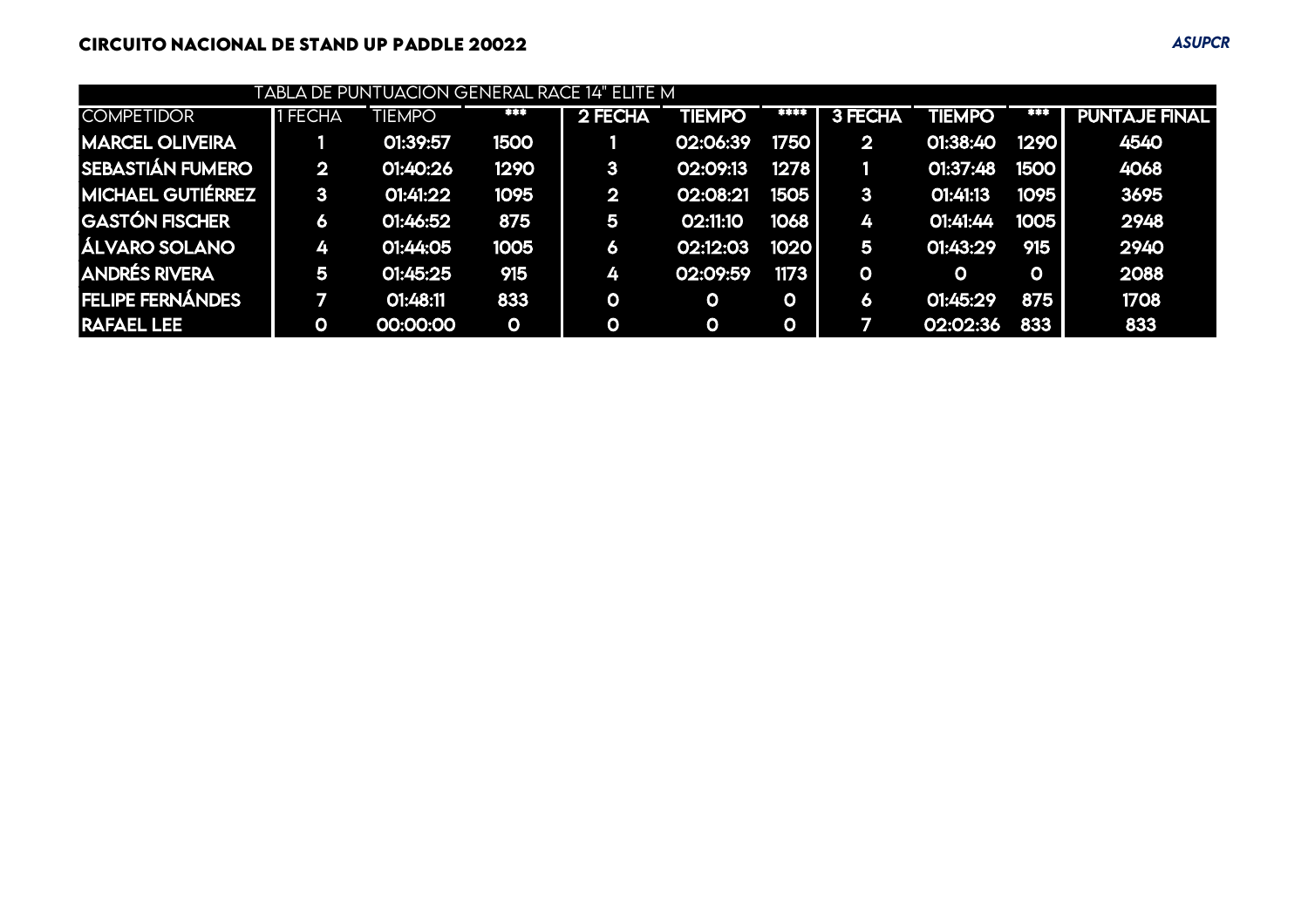|                         |         | TABLA DE PUNTUACION GENERAL RACE 14" ELITE F |      |                    |               |      |                       |          |      |                      |
|-------------------------|---------|----------------------------------------------|------|--------------------|---------------|------|-----------------------|----------|------|----------------------|
| <b>COMPETIDORA</b>      | 1 FECHA | <b>TIEMPO</b>                                | ***  | <b>N</b> 2 FECHA T | <b>TIEMPO</b> | **** | <b>3 FECHA TIEMPO</b> |          | ***  | <b>PUNTAJE FINAL</b> |
| <b>MICHELLE FUENTES</b> |         | 01:51:55                                     | 1500 |                    | 02:17:58      | 1750 |                       | 01:43:53 | 1500 | 4750                 |
| <b>INGRID TREJOS</b>    |         | 02:04:59                                     | 1095 |                    | 02:35:24      | 1505 |                       | 01:53:51 | 1095 | 3695                 |
| <b>FLAVIA FERNÁNDEZ</b> |         | 01:57:19                                     | 1290 |                    |               |      |                       |          |      | 1290                 |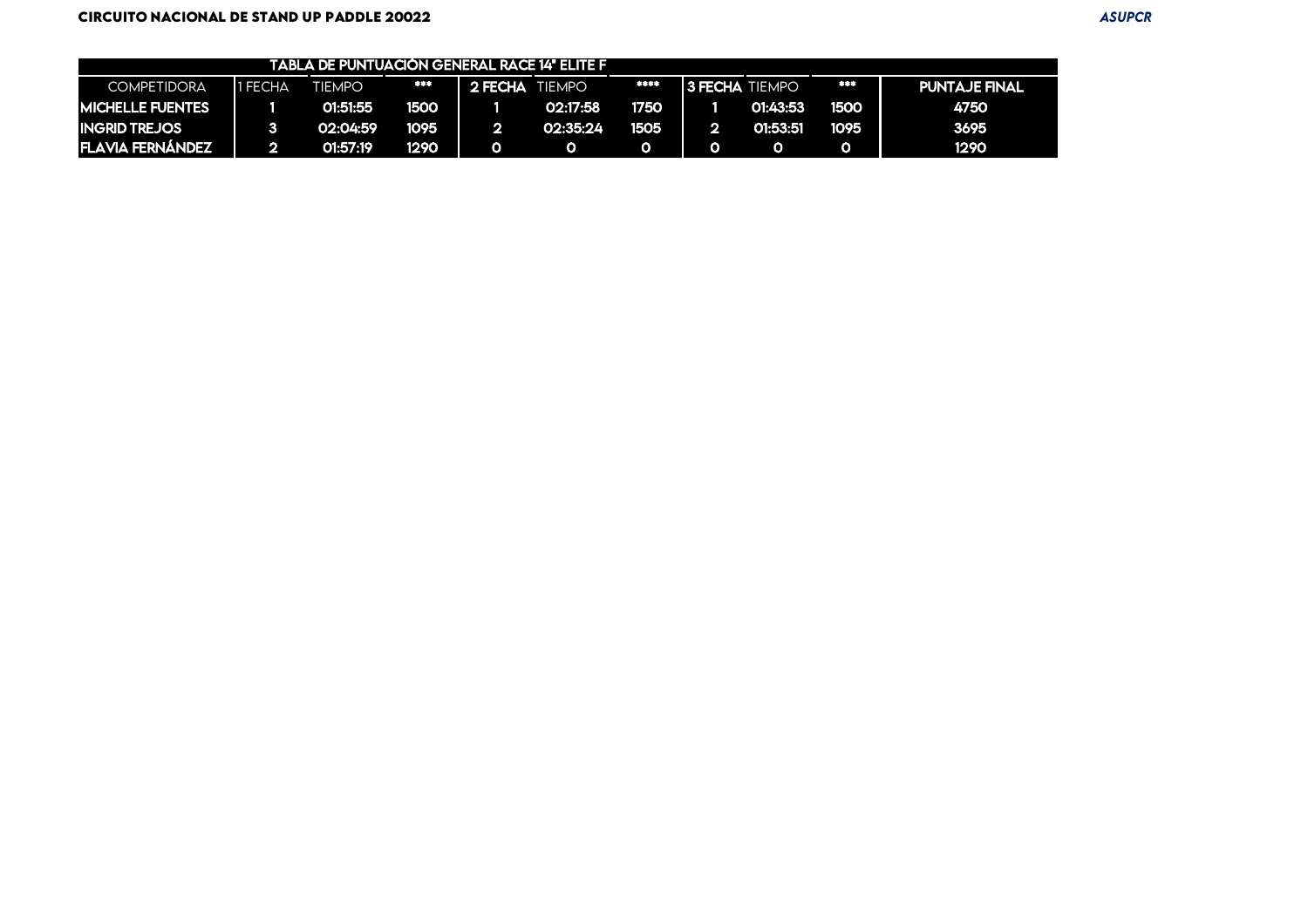|                           |              |              |               |                | <b>TABLA DE PUNTUACIÓN GENERAL AMATEUR M</b> |              |                |                       |              |                      |
|---------------------------|--------------|--------------|---------------|----------------|----------------------------------------------|--------------|----------------|-----------------------|--------------|----------------------|
| <b>COMPETIDOR</b>         | <b>FECHA</b> | ***          | <b>TIEMPO</b> | 2 FECHA        | <b>TIEMPO</b>                                | <b>EXXX3</b> |                | <b>3 FECHA TIEMPO</b> | 81 E F       | <b>PUNTAJE FINAL</b> |
| <b>NORMAN FUENTES V</b>   | 3            | 1095         | 01:16:34      | 4              | 01:20:30                                     | 1173         | $\overline{2}$ | 01:07:04              | 1290         | 3558                 |
| <b>KEYLER CASCANTE</b>    | $\mathbf{o}$ | $\circ$      | $\circ$       |                | 01:11:11                                     | 1750         |                | 01:01:08              | 1500         | 3250                 |
| <b>JOSÉ MANUEL QUIRÓS</b> | 5            | 915          | 01:17:20      | 6              | 01:26:12                                     | 1020         | 4              | 01:11:29              | 1005         | 2940                 |
| <b>CHARLES VAN GINKEL</b> | 4            | 1005         | 01:17:19      | $\mathbf{z}$   | 01:30:45                                     | 971          | 5              | O1:12:58              | 915          | 2891                 |
| <b>GERÓNIMO CIUTI</b>     | $\mathbf{o}$ | $\mathbf{o}$ | O             | 3              | 01:19:05                                     | 1278         | 3              | 01:11:15              | 1095         | 2373                 |
| <b>CARLOS ARIAS</b>       | 10           | 732          | 01:28:32      | 9              | O1:47:42                                     | 875          | 9              | 01:20:02              | 750          | 2357                 |
| <b>ANTONIO DE ARMAS</b>   | $\mathbf{o}$ | $\mathbf{o}$ | O             | 8              | 01:36:22                                     | 924          | Ô.             | O1:13:15              | 875          | 1799                 |
| ANALDO CÉSPEDES           | $\mathbf{o}$ | $\mathbf{o}$ | $\Omega$      | $\overline{2}$ | 01:16:42                                     | 1505         | $\mathbf{o}$   | $\mathbf{o}$          | $\mathbf{o}$ | 1505                 |
| TOMÁS VARGAS              |              | 1500         | 01:08:06      | О              | $\circ$                                      | $\mathbf{o}$ | $\mathbf{o}$   | $\mathbf{o}$          | $\mathbf{o}$ | 1500                 |
| <b>OMEL ROBERT</b>        | 1(12)        | 1500         | 01:08:21      | $\mathbf{o}$   | $\mathbf{o}$                                 | $\mathbf{o}$ | $\mathbf{o}$   | $\mathbf{o}$          | $\circ$      | 1500                 |
| <b>CRISTIAN JIMÉNEZ</b>   | $\mathbf{o}$ | $\mathbf{o}$ | $\circ$       | 5              | 01:23:39                                     | 1068         | $\mathbf{o}$   | $\Omega$              | $\mathbf{o}$ | 1068                 |
| MARCO ACHOY SANCHEZ       | $\mathbf{o}$ | $\mathbf{o}$ | O             | О              | $\mathbf{o}$                                 | $\mathbf{o}$ |                | 01:18:49              | 833          | 833                  |
| <b>ARTURO BARBOZA</b>     | 8            | 792          | 01:25:01      | $\mathbf{o}$   | $\mathbf{o}$                                 | $\circ$      | $\Omega$       | $\circ$               | $\Omega$     | 792                  |
| <b>JOSE CARLOS SILVA</b>  | $\mathbf{o}$ | $\circ$      | $\circ$       | О              | O                                            | $\circ$      | 8              | 01:18:57              | 792          | 792                  |
| <b>ALEXANDER ALVAREZ</b>  | $\mathbf{o}$ | $\mathbf{o}$ | O             | О              | 0                                            | $\circ$      | $\Omega$       | O                     | $\mathbf{o}$ | ю.                   |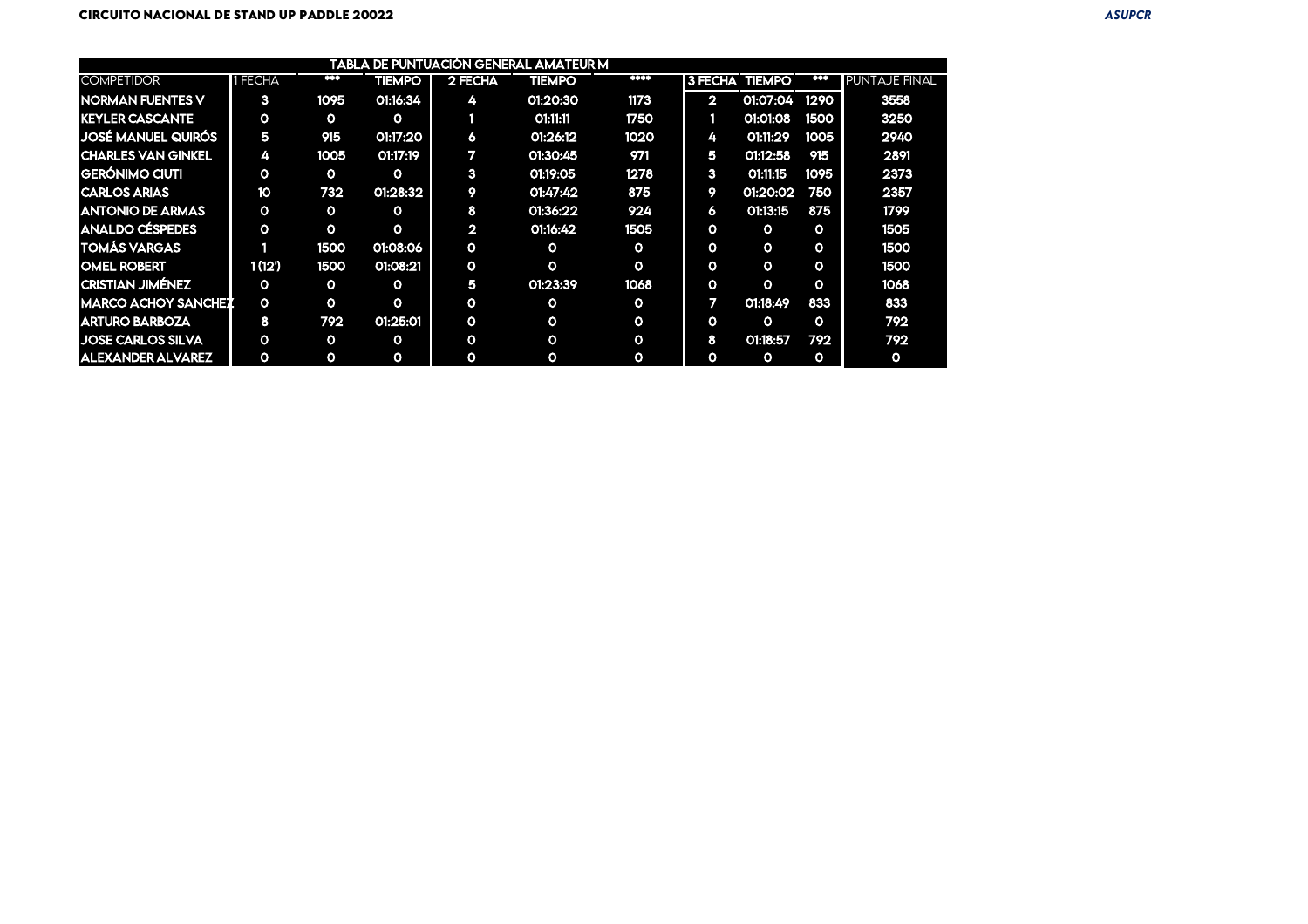|                          |         |               |      |                       | I TABLA DE PUNTUACIÓN GENERAL AMATEUR F |         |                       |          |          |               |
|--------------------------|---------|---------------|------|-----------------------|-----------------------------------------|---------|-----------------------|----------|----------|---------------|
| <b>COMPETIDOR</b>        | 1 FECHA | <b>TIEMPO</b> | ***  | <b>2 FECHA TIEMPO</b> |                                         | 883 E I | <b>3 FECHA TIEMPO</b> |          | ***      | PUNTAJE FINAL |
| <b>ALEXANDRA PERALTA</b> |         | 28:38:00      | 1500 |                       | 01:26:42                                | 1750    |                       | 01:06:57 | 1500     | 4750          |
| ANA MARÍA BRENES         | ×ъ      | 01:12:45      | 1290 | O                     | О                                       | o       |                       | 01:12:27 | 1290     | 2580          |
| <b>CATALINA MORALES</b>  |         |               |      |                       | 01:27:03                                | 1505    |                       |          | $\Omega$ | 1505          |
| <b>SILVIA BARBOZA</b>    | O       |               |      |                       | 01:47:21                                | 1278    |                       |          | $\Omega$ | 1278          |
| <b>MELISSA KROSKEY</b>   | Δ       | 01:22:32      | 875  | O.                    | О                                       | O)      |                       |          | $\Omega$ | 875           |
| <b>LAURA FUENTES</b>     |         | 01:23:03      | 833  | O.                    | о                                       | O)      |                       |          | $\Omega$ | 833           |
| ARIANA VARGAS M          |         | 01:27:58      | 750  | Ο                     |                                         |         |                       |          | $\Omega$ | 750           |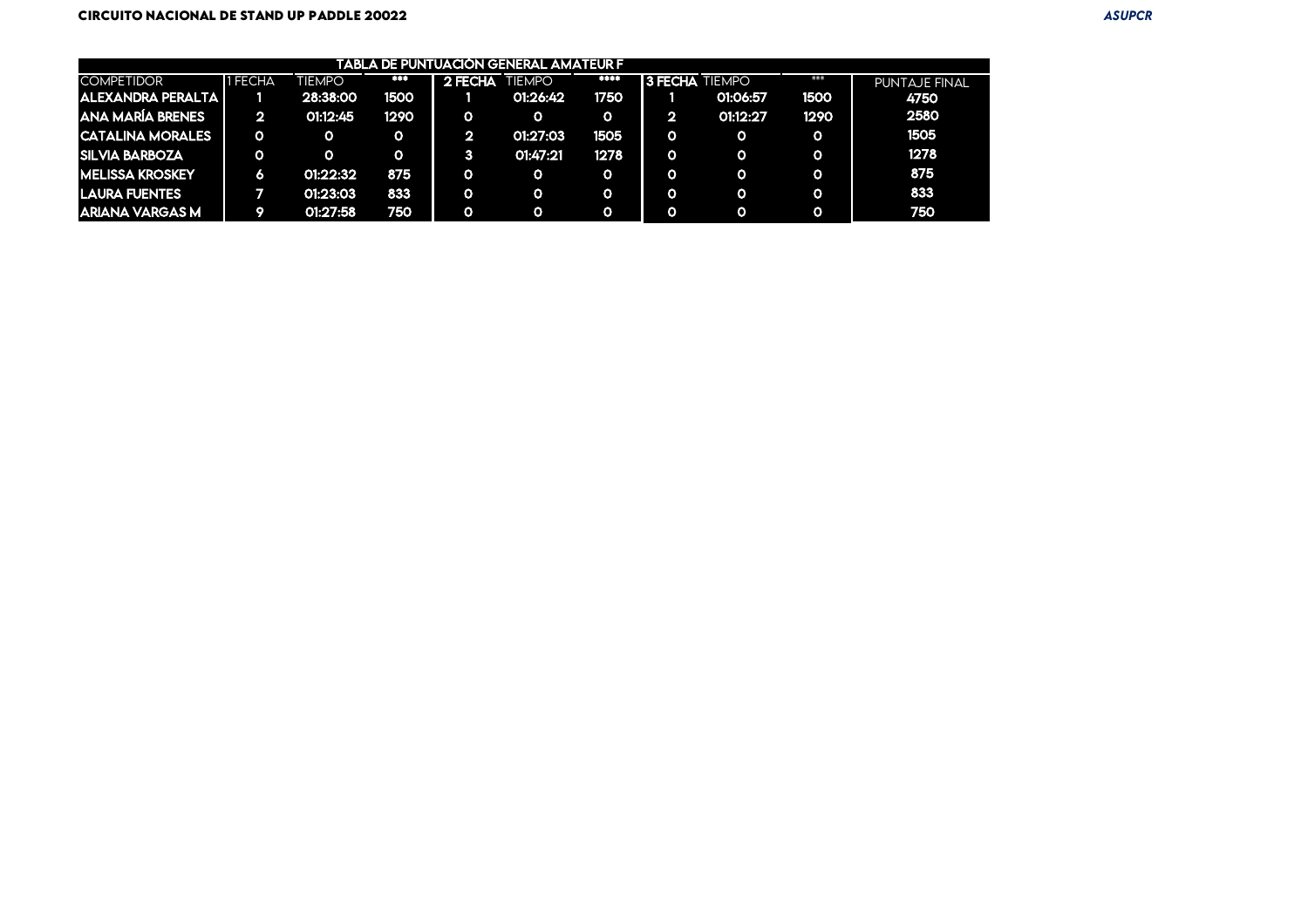|                              |                | TABLA DE PUNTUACIÓN GENERAL RECREATIVA MIXTA |              |              |               |                         |                       |              |          |               |
|------------------------------|----------------|----------------------------------------------|--------------|--------------|---------------|-------------------------|-----------------------|--------------|----------|---------------|
| <b>COMPETIDOR</b>            | 1 FECHA        | TIEMPO                                       | ***          | 2 FECHA      | <b>TIEMPO</b> | ****                    | <b>3 FECHA TIEMPO</b> |              | 寒寒帯      | PUNTAJE FINAL |
| <b>RODOLFO BUSTOS</b>        | ii L           | 01:28:34                                     | 713          |              | 00:33:57      | 1750                    | $2^{\bullet}$         | 15:34        | 1290     | 3753          |
| <b>REBECA RAMÍREZ MORA</b>   | 3 <sup>7</sup> | 00:33:25                                     | 1095         | 4            | 00:39:45      | 1173                    | $\mathbf{3}$          | 15:38        | 1095     | 3363          |
| <b>FABIAN ROJAS</b>          | Ο              | Ο                                            | $\Omega$     | $\mathbf{2}$ | 00:35:11      | 1505                    |                       | 15:10        | 1500     | 3005          |
| <b>ANGIE MORA</b>            | 0              | O                                            | $\mathbf{o}$ | $\mathbf{3}$ | 00:36:29      | 1278                    | 5                     | 16:40        | 915      | 2193          |
| <b>GIANPAOLO WIBLE</b>       | 0              | Ο                                            | $\mathbf{o}$ | 5            | 00:41:05      | 1068                    | 4                     | 16:02        | 1005     | 2073          |
| <b>ANDREA QUESADA</b>        | $2_{\bullet}$  | 00:32:25                                     | 1290         | $\Omega$     | $\Omega$      | $\overline{\mathbf{o}}$ | O.                    | $\mathbf{o}$ | $\Omega$ | 1290          |
| LUIS ELADIO FERNÁNDEZ        | 4.             | 00:34:31                                     | 1005         | O            | $\Omega$      | O                       | 0                     | $\mathbf{o}$ | $\circ$  | 1005          |
| JOSÉ IGNACIO GONZÁLEZ        | 5              | 00:34:31                                     | 915          | O            | $\Omega$      | 0                       | 0                     | $\mathbf{o}$ | $\Omega$ | 915           |
| I CESAR PEREDA PERALTA       | O              | O                                            | $\Omega$     | O            | $\Omega$      | O                       | $\circ$               | 17:25        | 875      | 875           |
| PHILLIPE GIRALT VAN GINKEIL  | $\mathbf{o}$   | O                                            | $\mathbf{o}$ | O            | $\Omega$      | O                       | 7                     | 18:20        | 833      | 833           |
| <b>ROCIO VILLALOBOS</b>      | O              | O                                            | $\mathbf{o}$ | O            | $\Omega$      | $\mathbf{o}$            | 8                     | 22:51        | 792      | 792           |
| <b>JUAN JOSE ARIAS ARAYA</b> | 0              | $\mathbf{o}$                                 | $\circ$      | O            | $\Omega$      | О                       |                       | 25:33        | 750      | 750           |